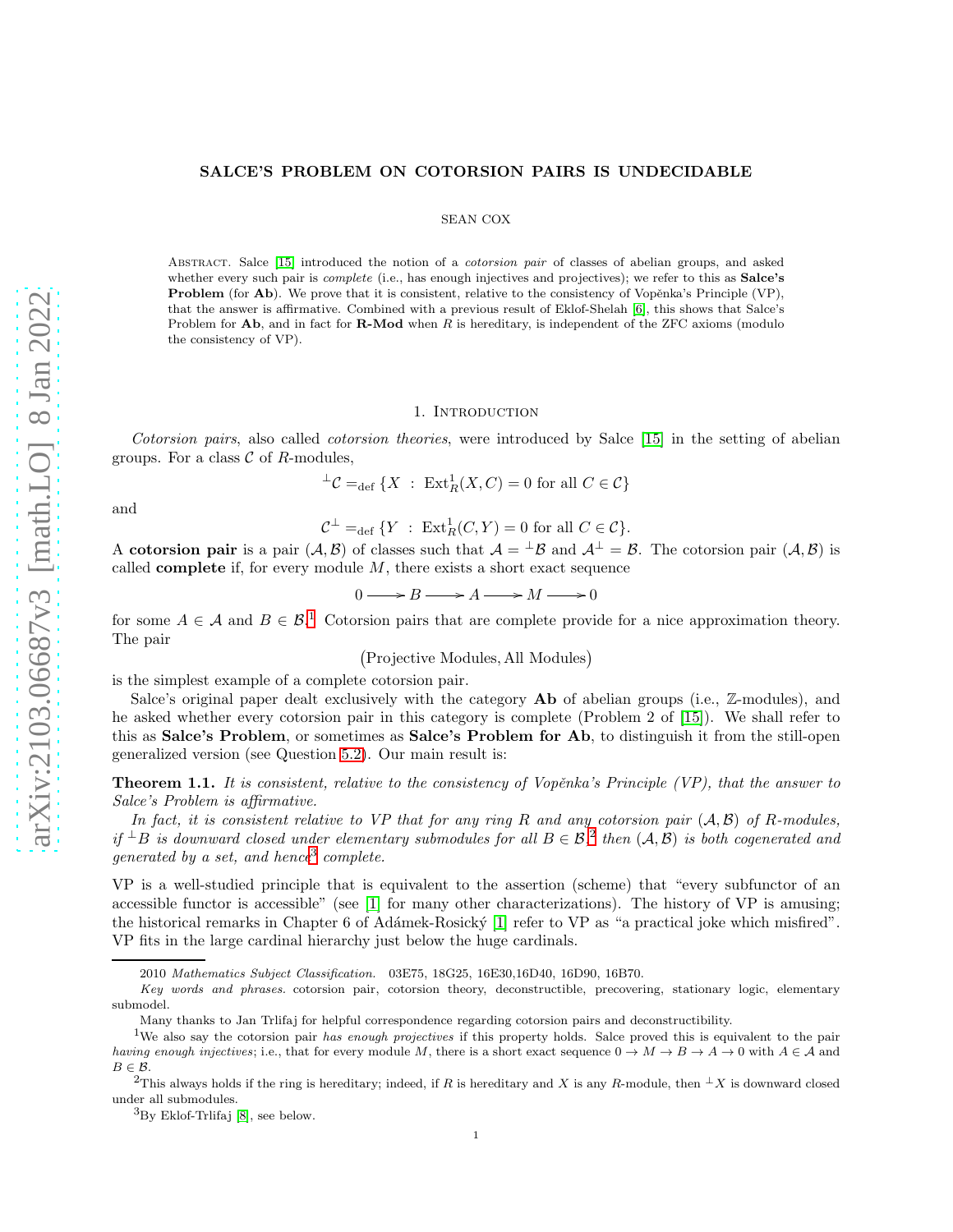Eklof-Shelah [\[6\]](#page-7-1) proved that it is consistent, relative to the consistency of the Zermelo-Fraenkel axioms of mathematics (ZFC), that the answer to Salce's Problem is negative. Together with Theorem [1.1](#page-0-0) this yields:

**Corollary 1.2.** Salce's Problem (for **Ab**, and more generally for **R-Mod** with R hereditary) is independent of the ZFC axioms (assuming that  $ZFC + VP$  is consistent).

There are three main ingredients to the proof of Theorem [1.1.](#page-0-0) First, if VP is consistent, then VP is also consistent with the statement

<span id="page-1-2"></span>(\*)  $\Diamond_{\lambda}(S)$  holds for all regular uncountable  $\lambda$  and all stationary  $S \subseteq \lambda$ ,

where  $\Diamond_{\lambda}(S)$  is the well-known combinatorial principle isolated by Ronald Jensen (see the Appendix). Because of a nice "VP-preservation" theorem of Brooke-Taylor [\[3\]](#page-7-4), this part of the argument is a standard forcing construction, and is relegated to the Appendix.

The second key ingredient of Theorem [1.1](#page-0-0) is the following theorem, which employs VP and (set-theoretic) "elementary submodel" arguments:

<span id="page-1-0"></span>**Theorem 1.3.** Vopěnka's Principle implies that for every ring R and every class B of R-modules: if  $\pm B$  is downward closed under elementary submodules for all  $B \in \mathcal{B}$ , then there is a set  $\mathcal{B}_0 \subseteq \mathcal{B}$  such that

$$
{}^\perp\mathcal{B} = {}^\perp\mathcal{B}_0
$$

Rephrasing Theorem [1.3](#page-1-0) in terms of cotorsion pairs yields:

<span id="page-1-1"></span>Corollary 1.4. Vopěnka's Principle implies that if  $(A, B)$  is a cotorsion pair, and  $\perp B$  is downward closed under elementary submodules for all  $B \in \mathcal{B}$ , then  $(\mathcal{A}, \mathcal{B})$  is cogenerated by a set.<sup>4</sup>

Theorem [1.3](#page-1-0) and Corollary [1.4](#page-1-1) can be generalized to other categories; see Section [5.](#page-6-1) The third ingredient of Theorem [1.1](#page-0-0) is:

<span id="page-1-5"></span>**Theorem 1.5** (Saroch-Trlifaj [\[16\]](#page-7-5); Eklof-Trlifaj [\[7\]](#page-7-6)). If  $(*)$  holds, then every cotorsion pair that is cogenerated by a set, and whose left coordinate is downward closed under elementary submodules, is also generated by a set, and hence (by Eklof-Trlifaj [\[8\]](#page-7-3)) complete.

We also prove a result using "only" supercompact cardinals, which are weaker in consistency strength than Vopěnka's Principle. A class C of modules is a Kaplansky class ([\[10\]](#page-7-7)) if there exists a cardinal  $\kappa$  such that, for every  $C \in \mathcal{C}$  and every  $X \subseteq C$  with  $|X| < \kappa$ , there is a  $\lt \kappa$ -presented submodule  $C_0$  of C such that  $X \subseteq C_0$ , and both  $C_0$  and  $C/C_0$  are in  $\mathcal{C}$ .

<span id="page-1-3"></span>**Theorem 1.6.** If there is a proper class of supercompact cardinals, then for every set  $S$  of modules over any ring,  $\perp$ S is a Kaplansky class.

The key to Theorem [1.6](#page-1-3) is Lemma [3.1](#page-3-0) (page [4\)](#page-3-0), which may be of interest elsewhere; roughly speaking, supercompactness of  $\kappa$  yields many elementary submodels  $\mathfrak N$  of the universe of size  $\lt \kappa$  such that "intersection" with  $\mathfrak{N}$ " commutes with the Ext functor (for objects that  $\mathfrak{N}$  has access to).

Kaplansky classes that are also closed under direct limits are in fact deconstructible (see [\[17\]](#page-7-8)). And cotorsion pairs whose left coordinate is deconstructible are complete (see [\[13\]](#page-7-9)). Hence:

<span id="page-1-4"></span>Corollary 1.7. If there is a proper class of supercompact cardinals, then all cotorsion pairs that are cogenerated by a set, and whose left coordinate is closed under direct limits, are complete.

Corollary [1.7](#page-1-4) can be viewed as a variant of a theorem of El Bashir  $|9|$ , who proved that under Vopěnka's Principle, every class of modules that is closed under direct sums and direct limits is a covering class. In particular, his theorem yielded that under Vopěnka's Principle, cotorsion pairs whose left coordinate is closed under direct limits are complete. Corollary [1.7](#page-1-4) uses a weaker assumption than Vopěnka's Principle, but at the expense of only being able to prove it for cotorsion pairs cogenerated by a set.

Section [2](#page-2-0) includes preliminaries, Section [3](#page-3-1) proves Theorem [1.6,](#page-1-3) and Section [4](#page-4-0) proves Theorem [1.1.](#page-0-0) Sections [3](#page-3-1) and [4](#page-4-0) are entirely independent of each other, but Section [3](#page-3-1) appears first because it is slightly more concrete than the proof from Vopěnka's Principle. Section [5](#page-6-1) discusses generalizations and open problems, and [A](#page-6-2)ppendix A proves that CON(VP) implies CON(VP  $+$  [\(\\*\)](#page-1-2)).

<sup>&</sup>lt;sup>4</sup>Using the terminology of Göbel-Trlifaj [\[13\]](#page-7-9); "generated by a set" in the terminology of Eklof-Trlifaj [\[8\]](#page-7-3) and Salce [\[15\]](#page-7-0). See Section [2](#page-2-0) for details.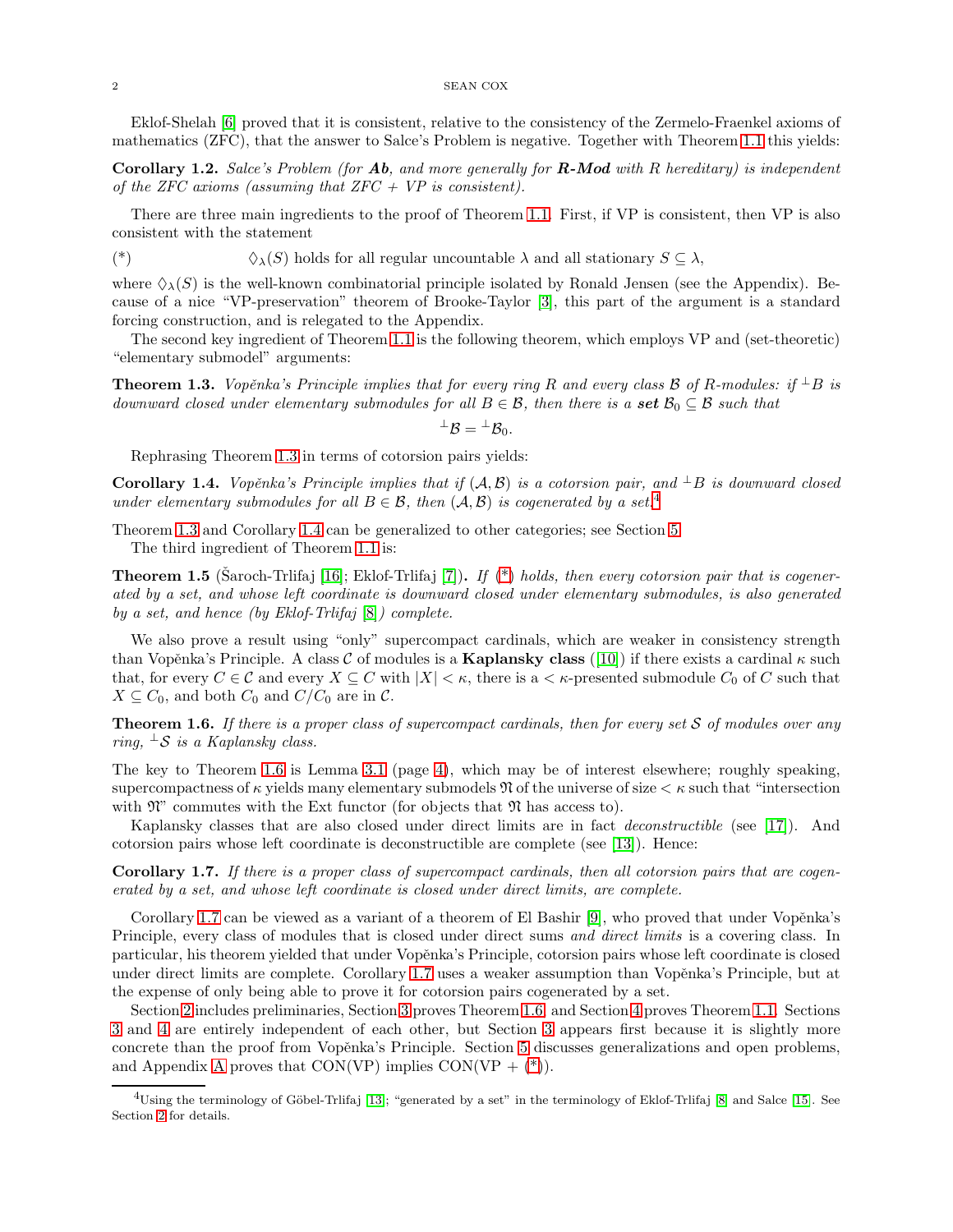#### 2. Preliminaries

<span id="page-2-0"></span>All notation and terminology agrees with Jech [\[14\]](#page-7-11) and Göbel-Trlifaj [\[13\]](#page-7-9). By "R-module" we will officially mean left R-module.

<span id="page-2-2"></span><span id="page-2-1"></span> $\overline{ }$ 

If  $\mathcal C$  is a class, then both

$$
(1) \qquad \qquad \left( {}^{\perp} \mathcal{C}, \left( {}^{\perp} \mathcal{C} \right)^{\perp} \right)
$$

and

$$
(2) \qquad \qquad \left( {}^{\perp}(C^{\perp}), C^{\perp} \right)
$$

are cotorsion pairs; [\(1\)](#page-2-1) is called the cotorsion pair **cogenerated by C**, and [\(2\)](#page-2-2) is called the cotorsion pair **generated by C**, using the terminology of Göbel-Trlifaj [\[13\]](#page-7-9).<sup>5</sup> We say that a cotorsion pair is **cogenerated** by a set if it is of the form  $(1)$  where C is a set (as opposed to a proper class), and generated by a set if it is of the form [\(2\)](#page-2-2) where  $\mathcal C$  is a set. Around the turn of the millennium, Eklof and Trlifaj proved the following landmark theorem, which was key to one of the solutions of the Flat Cover Conjecture ([\[2\]](#page-7-12)):

# Theorem 2.1 (Eklof-Trlifaj [\[8\]](#page-7-3)). All cotorsion pairs generated by sets are complete.

For structures  $\mathfrak{A}$  and  $\mathfrak{B}$  in a fixed first order signature,  $\mathfrak{A} \prec \mathfrak{B}$  means that  $\mathfrak{A}$  is an elementary substructure of  $\mathfrak{B}$ . For a ring R, the language for R-modules consists of the usual language for abelian groups, together with, for each  $r \in R$ , a function symbol for scalar multiplication by r (so for infinite R, the language for R-modules has cardinality  $|R|$ ). For an infinite cardinal  $\lambda$ ,  $H_{\lambda}$  refers to the set of all sets of hereditary cardinality  $\langle \lambda \rangle$ , and  $\mathfrak{H}_{\lambda}$  refers to the structure  $(H_{\lambda}, \epsilon)$ . The reader more familiar with the  $V_{\alpha}$  hierarchy can just as well use those instead. The equality  $V_{\lambda} = H_{\lambda}$  holds for the closed unbounded class of  $\lambda$  that are fixed points of the  $\exists$  function. The structure  $\mathfrak{H}_{\lambda}$  is a  $\Sigma_1$ -elementary substructure of the universe for every uncountable cardinal  $\lambda$ .

For a regular uncountable cardinal  $\kappa$  and a cardinal  $\lambda \geq \kappa$ , let  $\wp^*_{\kappa}(H_{\lambda})$  denote the set of  $N \subset H_{\lambda}$  such that  $|N| < \kappa$ ,  $N \cap \kappa \in \kappa$ , and  $\mathfrak{N} = (N, \in)$  is an elementary substructure of  $\mathfrak{H}_{\lambda}$ . Any such  $\mathfrak{N}$  is extensional, so Mostowski's collapsing theorem applies. For such  $\mathfrak{N}$ , let  $\mathfrak{H}(\mathfrak{N})$  denote the Mostowski collapse of  $\mathfrak{N}$ , and let

$$
\sigma_{\mathfrak{N}}: \mathfrak{H}(\mathfrak{N}) \to_{\text{iso}} \mathfrak{N} \;\prec\; \mathfrak{H}_\lambda
$$

denote the inverse of the collapsing map, which can be viewed as an elementary embedding from  $\mathfrak{H}(\mathfrak{N}) \to \mathfrak{H}_{\lambda}$ . For  $b \in \mathfrak{N}$ ,  $b_{\mathfrak{N}}$  will denote  $\sigma_{\mathfrak{N}}^{-1}(b)$ ; i.e.,  $b_{\mathfrak{N}} \in \mathfrak{H}(\mathfrak{N})$  is the image of b under the transitive collapsing map for  $\mathfrak{N}.$  A set  $S \subseteq \wp^*_\kappa(H_\lambda)$  is called **stationary** (in  $\wp^*_\kappa(H_\lambda)$ ) if, for every  $p_1, \ldots, p_k \in H_\lambda$ , there exists an  $\mathfrak{N} \in S$ such that  $\{p_1,\ldots,p_k\} \subset \mathfrak{N} \times \mathfrak{H}_{\lambda}$ . Note that if  $|\mathfrak{N}| < \kappa$ , then  $\mathfrak{H}(\mathfrak{N})$  is both an element and subset of  $H_{\kappa}$ ; in particular,  $b_{\mathfrak{N}}$  is of hereditary cardinality  $\lt \kappa$  for all  $b \in \mathfrak{N}$ .

<span id="page-2-4"></span>**Fact 2.2.** Suppose R is a ring of size  $\lt \kappa$ , M is an R-module,  $\mathfrak{N} \in \wp^*_\kappa(H_\lambda)$ , and

$$
\{R,M\}\subset\mathfrak{N}\prec\mathfrak{H}_{\lambda}.
$$

<span id="page-2-3"></span>Then:

- (1) R is also a subset of  $\mathfrak{N}$ ; in fact any  $X \in \mathfrak{N}$  such that  $|X| < \kappa$  is also a subset of  $\mathfrak{N}$ ;
- (2)  $\mathfrak{N} \cap M$  is an elementary submodule of M;
- (3)  $\sigma_{\mathfrak{N}} \restriction M_{\mathfrak{N}}$  is an elementary embedding (in the language of R-modules) from  $M_{\mathfrak{N}} \to M$  with image  $\mathfrak{N} \cap M$ .

*Proof.* Part [1](#page-2-3) follows from the fact that  $\mathfrak{N} \cap \kappa$  is transitive, which was part of the definition of  $\wp_{\kappa}^*(H_\lambda)$ ; see [\[4\]](#page-7-13) for details. It follows that the signature of M is both an element and a subset of  $\mathfrak{N}$ , which ensures that  $\mathfrak{N}$  is closed under Skolem functions for M. The last part is just because for any  $b \in \mathfrak{N}$ ,  $\sigma_{\mathfrak{N}}(b_{\mathfrak{N}}) = b \cap \mathfrak{N}$ .  $\Box$ 

The following lemma will be used only in the proof of Theorem [1.6.](#page-1-3)

<span id="page-2-5"></span>**Lemma 2.3.** Let  $R$  be a ring.

 $5$ The terminology is inconsistent across the literature; e.g., the meanings of "cogenerated by" and "generated by" given above are switched, for example, in Eklof-Trlifaj [\[8\]](#page-7-3).

 $6$ There are other equivalent ways of defining this kind of stationarity. See Lemma 0 part (a) of Foreman-Magidor-Shelah [\[12\]](#page-7-14).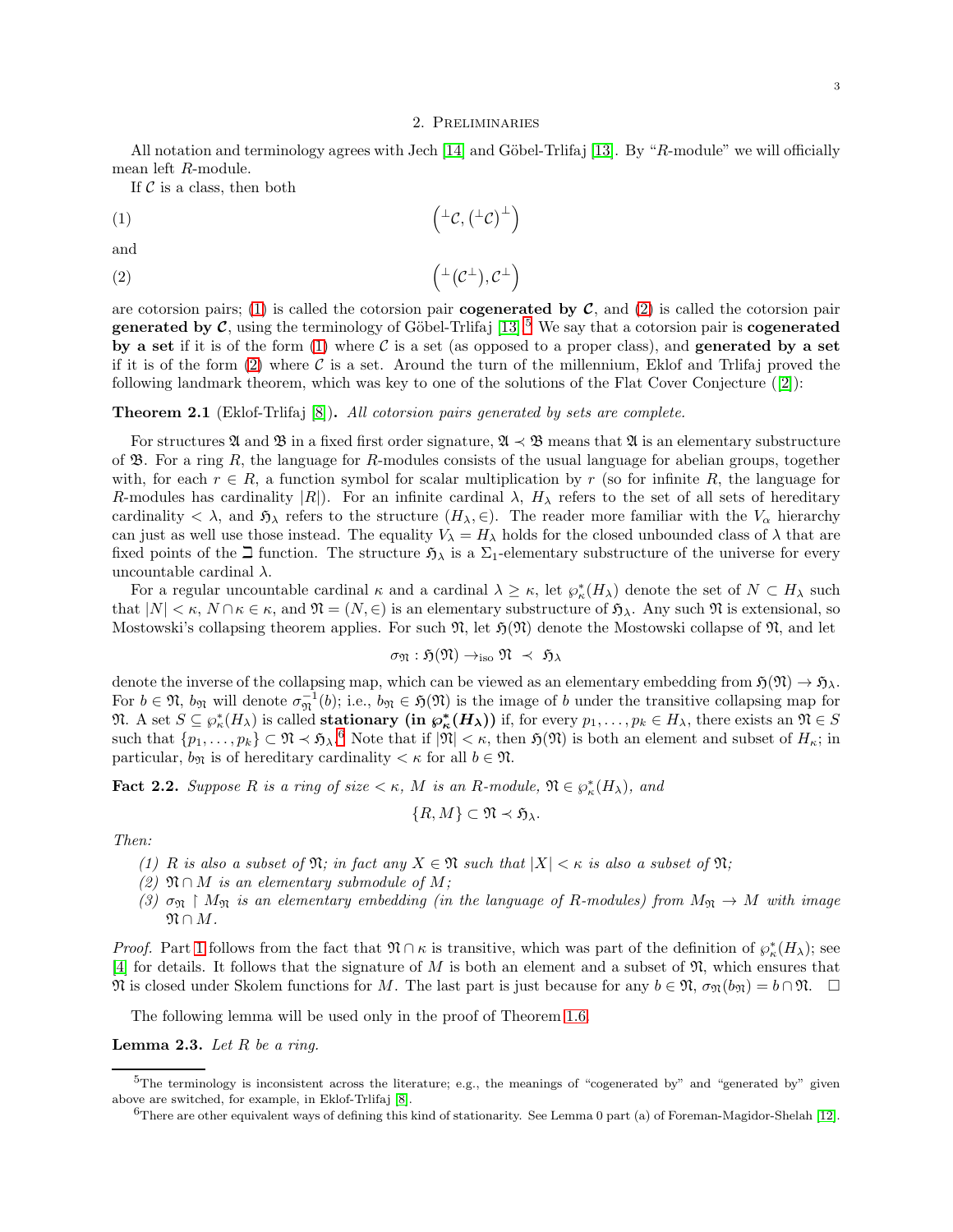- <span id="page-3-2"></span>(i) Suppose H is a transitive set and  $\pi : A \to B$  is a function such that  $\{R, A, B, \pi\} \subset H$ . Then the statement "π is an R-module homomorphism from  $A \to B$ " is absolute between  $(H, \in)$  and the universe of sets.
- (ii) If  $\mu$  is an uncountable cardinal such that  $R \in H_{\mu}$ , then  $\mathfrak{H}_{\mu}$  correctly computes  $Ext_{R}^{n}$  for all  $n \in \mathbb{N}$ ; *i.e.*, for all R-modules  $X, Y \in \mathfrak{H}_{\mu}$ ,  $\text{Ext}^n_R(X, Y)$  as computed in  $\mathfrak{H}_{\mu}$  is the real  $\text{Ext}^n_R(X, Y)$ .

*Proof.* The statement " $\pi$  is an R-module homomorphism from  $A \to B$ " is a  $\Sigma_0$  statement in the language of set theory, so is absolute between all transitive sets (see Jech [\[14\]](#page-7-11)). Now suppose  $\mu$  is an uncountable cardinal, and  $A \in \mathfrak{H}_{\mu}$  is an R-module. Since A and R both have cardinality  $\langle \mu \rangle$ , there is a projective resolution  $\vec{P}$  of A of hereditary cardinality  $\lt \mu$ , and hence  $\vec{P} \in \mathfrak{H}_{\mu}$ . Moreover, for all R-modules  $X, Y$  in  $\mathfrak{H}_{\mu}$ , the  $\lt \mu$ -closure of  $\mathfrak{H}_\mu$  ensures that  $\text{Hom}_R(X, Y) \subset \mathfrak{H}_\mu$  (and part [\(i\)](#page-3-2) ensures that  $\mathfrak{H}_\mu$  and the universe agree about which elements of  $\mathfrak{H}_{\mu}$  count as R-module homomorphisms). This ensures that  $\mathfrak{H}_{\mu}$  correctly computes the relevant homology groups that define  $\mathrm{Ext}^n(X, Y)$ .

#### 3. Proof of Theorem [1.6](#page-1-3)

<span id="page-3-1"></span>Following Viale [\[18\]](#page-7-15), we say that  $\mathfrak{N} \in \wp^*_\kappa(H_\lambda)$  is **0-guessing** if  $\mu :=$  (the ordertype of  $\mathfrak{N} \cap \lambda$ ) is a cardinal, and the transitive collapse  $\mathfrak{H}(\mathfrak{N})$  of  $\mathfrak{N}$  is equal to  $\mathfrak{H}_{\mu}$ . A classic result of Magidor shows that if  $\kappa$  is supercompact, then the 0-guessing sets are stationary in  $\wp^*_{\kappa}(H_\lambda)$  for all  $\lambda \geq \kappa$  (Magidor's lemma was phrased somewhat differently; see [\[4\]](#page-7-13) for a quick proof).

<span id="page-3-0"></span>**Lemma 3.1.** If R is a ring of size  $\lt \kappa$ , A and B are R-modules, and

$$
\{R, A, B\} \subset \mathfrak{N} \prec \mathfrak{H}_{\lambda}
$$

<span id="page-3-4"></span>is such that  $\mathfrak{N}$  is a 0-quessing model with  $\mathfrak{N} \cap \kappa \in \kappa$ , then:

(i) For all  $n \in \mathbb{N}$ :

$$
\mathfrak{N} \cap \operatorname{Ext}_R^n(A,B) \ \simeq \ \operatorname{Ext}^n\Big(\mathfrak{N} \cap A, \mathfrak{N} \cap B\Big).
$$

In particular,

$$
Ext_R^n(A, B) = 0 \quad \text{if and only if} \quad Ext_R^n(\mathfrak{N} \cap A, \mathfrak{N} \cap B) = 0.
$$

<span id="page-3-5"></span>(ii) Every homomorphism from  $\mathfrak{N} \cap A \to \mathfrak{N} \cap B$  lifts to a homomorphism from  $A \to B$ . In particular, if B is also a subset of  $\mathfrak{N}$ , every homomorphism from  $\mathfrak{N} \cap A \to B$  lifts to a homomorphism from  $A \rightarrow B$ .

*Proof.* Since  $|R| < \kappa$ , we will without loss of generality assume  $R \in H_{\kappa}$ . Since  $R \in \mathfrak{N} \cap H_{\kappa}$  and  $\mathfrak{N} \cap \kappa$  is transitive, it follows that  $R \subset \mathfrak{N}$  and R is not moved by the transitive collapsing map of  $\mathfrak{N}$ . Also, since  $R \subset \mathfrak{N}, \mathfrak{N} \cap M$  is an R-submodule of M for all R-modules  $M \in \mathfrak{N}$ .

Let  $G^n := \text{Ext}^n_R(A, B)$ . As discussed above,  $\sigma := \sigma_{\mathfrak{N}} : \mathfrak{H}(\mathfrak{N}) \to \mathfrak{H}$  denotes the inverse of the Mostowski collapsing map. Since A and B are in  $\mathfrak{N}$ , it follows that  $G^n \in \mathfrak{N}$  for all  $n \in \mathbb{N}$ , and these objects are all in the range of  $\sigma$ . Recall that for  $b \in \mathfrak{N}$ —i.e., for b in the range of  $\sigma$ —we use  $b_{\mathfrak{N}}$  to denote  $\sigma^{-1}(b)$ . Then by Fact [2.2,](#page-2-4)

<span id="page-3-3"></span>(3) 
$$
R_{\mathfrak{N}} = R
$$
,  $A_{\mathfrak{N}} \simeq \mathfrak{N} \cap A$ ,  $B_{\mathfrak{N}} \simeq \mathfrak{N} \cap B$ , and  $G_{\mathfrak{N}}^n \simeq \mathfrak{N} \cap G^n$ .

By elementarity of  $\sigma$ ,  $\mathfrak{H}(\mathfrak{N}) \models$  " $G_{\mathfrak{N}}^n = \text{Ext}_{R_{\mathfrak{N}}}^n(A_{\mathfrak{N}}, B_{\mathfrak{N}})$ ". Since  $\mathfrak{N}$  is 0-guessing,  $\mathfrak{H}(\mathfrak{N})$  is of the form  $\mathfrak{H}_{\mu}$ , so by Lemma [2.3,](#page-2-5)  $\mathfrak{H}(\mathfrak{N}) = \mathfrak{H}_{\mu}$  is correct about  $\operatorname{Ext}_{R_{\mathfrak{N}}}^n$  for all  $n \in \mathbb{N}$ . In particular,  $G_{\mathfrak{N}}^n$  really is  $\operatorname{Ext}_{R_{\mathfrak{N}}}^n(A_{\mathfrak{N}},B_{\mathfrak{N}})$ . This, together with [\(3\)](#page-3-3), proves part [\(i\).](#page-3-4)

For part [\(ii\),](#page-3-5) suppose  $\phi : \mathfrak{N} \cap A \to \mathfrak{N} \cap B$  is a homomorphism, and let  $\overline{\phi} := \sigma^{-1}[\phi]$  be the pointwise preimage of  $\phi$  via  $\sigma$ .<sup>7</sup> Since the domain and range of  $\phi$  are subsets of  $\mathfrak{N}$ , it follows that  $\phi$  is a total function from  $A_{\mathfrak{N}} \to B_{\mathfrak{N}}$ , and is in fact an  $R = R_{\mathfrak{N}}$ -module homomorphism. Since  $\overline{\phi}$  is a subset of  $A_{\mathfrak{N}} \times B_{\mathfrak{N}}$ ,  $A_{\mathfrak{N}} \times B_{\mathfrak{N}} \in \mathfrak{H}(\mathfrak{N})$ , and  $\mathfrak{H}(\mathfrak{N}) = \mathfrak{H}_{\mu}$ , it follows (by hereditary closure of  $\mathfrak{H}_{\mu}$ ) that  $\overline{\phi}$  is an element of  $\mathfrak{H}(\mathfrak{N})$ . And, by Lemma [2.3,](#page-2-5)  $\sqrt[n]{\phi}$  is an R-module homomorphism from  $A_{\mathfrak{N}} \to B_{\mathfrak{N}}$ " is downward absolute from the universe to the transitive set  $\mathfrak{H}(\mathfrak{N})$ . Let  $\phi := \sigma(\overline{\phi})$ ; by elementarity of  $\sigma$ ,  $\mathfrak{H}_{\lambda} \models$  " $\phi$  is an R-module

 ${}^{7}\text{I.e., } \overline{\phi} := \{\sigma^{-1}(a,b) : (a,b) \in \phi\}.$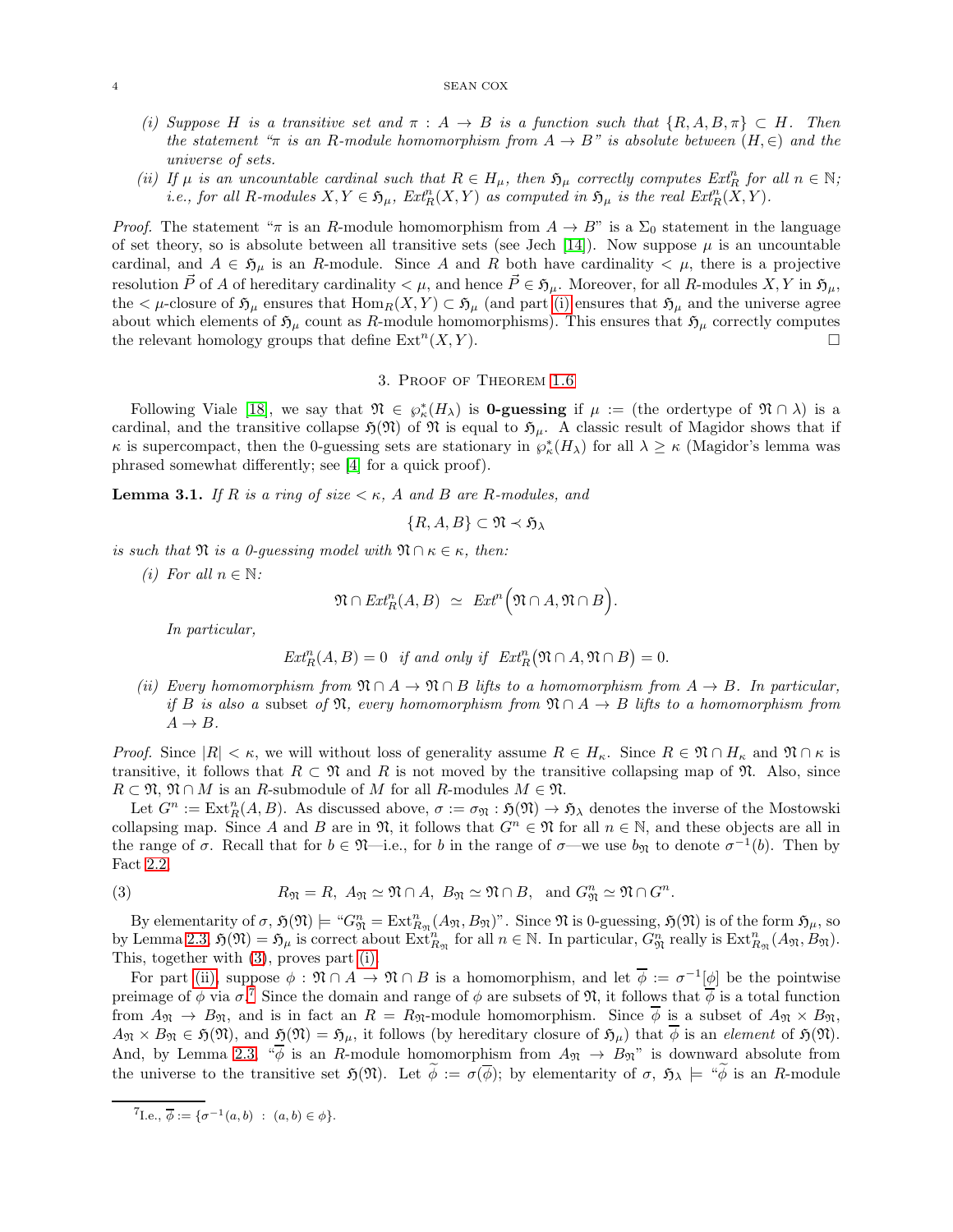homomorphism from  $A \to B$ ", and this is upward absolute to the universe (again by Lemma [2.3\)](#page-2-5). And  $\phi$ extends  $\phi$  because

$$
\widetilde{\phi} = \sigma\left(\overline{\phi}\right) = \sigma\left(\sigma^{-1}[\phi]\right).
$$

Now to prove Theorem [1.6:](#page-1-3) suppose R is a ring, S is a set of R-modules, and  $\kappa$  is a supercompact cardinal such that  $R \in H_{\kappa}$  and  $\bigcup \mathcal{S} \in H_{\kappa}$ .

We claim that  $\pm S$  is a  $\lt$   $\kappa$ -Kaplansky class. Assume  $M \in \pm S$ , and  $X \subset M$  is such that  $|X| \lt \kappa$ . Fix a cardinal  $\lambda \geq \kappa$  such that  $M \in H_{\lambda}$ . By Magidor's lemma mentioned above, there is a 0-guessing  $\mathfrak{N} \in \wp_{\kappa}^*(H_{\lambda})$ such that  $\mathfrak{N} \prec \mathfrak{H}_{\lambda}$ ,  $X \in \mathfrak{N}$ , and  $S \in \mathfrak{N}$ . By Fact [2.2,](#page-2-4) X is also a subset of  $\mathfrak{N}$ . So it will suffice to prove that  $\mathfrak{N} \cap M$  and  $\frac{M}{\mathfrak{N} \cap M}$  are both in  ${}^{\perp} \mathcal{S}$ .

Since S is an element of  $\mathfrak{N}$  and has size  $\lt \kappa$ , Fact [1](#page-2-3) ensures that  $S \subset \mathfrak{N}$ ; and then another application of Fact [1](#page-2-3) (this time using that  $\bigcup \mathcal{S}$  is in  $H_{\kappa}$ ) ensures that every  $S \in \mathcal{S}$  is both an element and a subset of  $\mathfrak{N}$ . Consider any such S. By part [\(i\)](#page-3-4) of Lemma [3.1,](#page-3-0)

(4) 
$$
\operatorname{Ext}(\mathfrak{N} \cap M, \mathfrak{N} \cap S = S) = 0, \text{ so } \mathfrak{N} \cap M \in {}^{\perp}S.
$$

To show that  $\frac{M}{\mathfrak{N} \cap M} \in {}^{\perp}S$ , consider the short exact sequence

$$
0 \longrightarrow \mathfrak{N} \cap M \longrightarrow M \longrightarrow \frac{M}{\mathfrak{N} \cap M} \longrightarrow 0
$$

and the associated exact sequence

$$
\operatorname{Hom}(\mathfrak{N} \cap M, S) \xleftarrow{\bullet} \operatorname{Hom}(M, S) \xleftarrow{\bullet} \operatorname{Hom}\left(\frac{M}{\mathfrak{N} \cap M}, S\right)
$$

 $\overline{\phantom{a}}$  $\overline{\phantom{a}}$ 

(5)

<span id="page-4-1"></span>
$$
\operatorname{Ext}(\mathfrak{N} \cap M, S) \longleftarrow \operatorname{Ext}(M, S) = 0 \longleftarrow \operatorname{Ext}\left(\frac{M}{\mathfrak{N} \cap M}, S\right).
$$

Observe that the diagonal map is surjective, since  $Ext(M, S) = 0$ . Furthermore, since S is both an element and subset of  $\mathfrak{N}$ , part [\(ii\)](#page-3-5) of Lemma [3.1](#page-3-0) ensures that the restriction map  $\text{Hom}(M, S) \to \text{Hom}(\mathfrak{N} \cap M, S)$  is also surjective. Then by exactness, the lower right term in the diagram [\(5\)](#page-4-1) must be 0.

# 4. Proof of Theorem [1.1](#page-0-0)

<span id="page-4-0"></span>4.1. Proof of Theorem [1.3.](#page-1-0) V denotes the universe of sets. We will say P is a class relation if P is a definable subclass of  $V^n$  for some (meta-mathematical) natural number n, possibly defined with some suppressed parameters.<sup>8</sup> Recall from Section [2](#page-2-0) that for a (partially) elementary submodel  $\mathfrak{N}$  of the universe of sets, if  $b \in \mathfrak{N}$ , then  $b_{\mathfrak{N}}$  denotes the image of b under the transitive collapse of  $\mathfrak{N}$ . The following lemma is an immediate consequence of Corollary A.2 of Cox [\[4\]](#page-7-13).

<span id="page-4-2"></span>**Lemma 4.1.** Assume Vopěnka's Principle. Let  $P \subseteq V^n$  be an n-ary class relation. Then there is a proper class of cardinals  $\kappa$  (depending on P) with the following property: for every

$$
(a_1, \ldots, a_n, r) \in V^n \times H_{\kappa},
$$

there exists an  $\mathfrak{N}$  such that  $|\mathfrak{N}| < \kappa$ ,  $\mathfrak{N} \cap \kappa \in \kappa$ ,  $\{a_1, \ldots, a_k, r\} \subset \mathfrak{N} \prec_{\Sigma_1} (V, \in)$ , and

$$
(a_1,\ldots,a_n)\in P \iff \left((a_1)_{\mathfrak{N}},\ldots,(a_k)_{\mathfrak{N}}\right)\in P.
$$

Note that, if  $\mathfrak N$  is as in the conclusion of the lemma, then the transitive collapsing map of  $\mathfrak N$  fixes r, since  $r \in \mathfrak{N} \cap H_{\kappa}$  and  $\mathfrak{N} \cap \kappa$  is transitive (Fact [2.2\)](#page-2-4). In the application below, the role of the r will be played by the ring. Also note that if  $|\mathfrak{N}| < \kappa$ , then the transitive collapse of  $\mathfrak{N}$  is both an element and subset of  $H_{\kappa}$ .

$$
P = \Big\{ (x_1,\ldots,x_n) \; : \; \phi(x_1,\ldots,x_n,p_1,\ldots,p_k) \Big\}.
$$

<sup>&</sup>lt;sup>8</sup>I.e., P is a class relation if  $P \subseteq V^n$  for some natural number n, and there is a formula  $\phi(u_1, \ldots, u_n, w_1, \ldots, w_k)$  in the language of set theory, and parameters  $p_1, \ldots, p_k$ , such that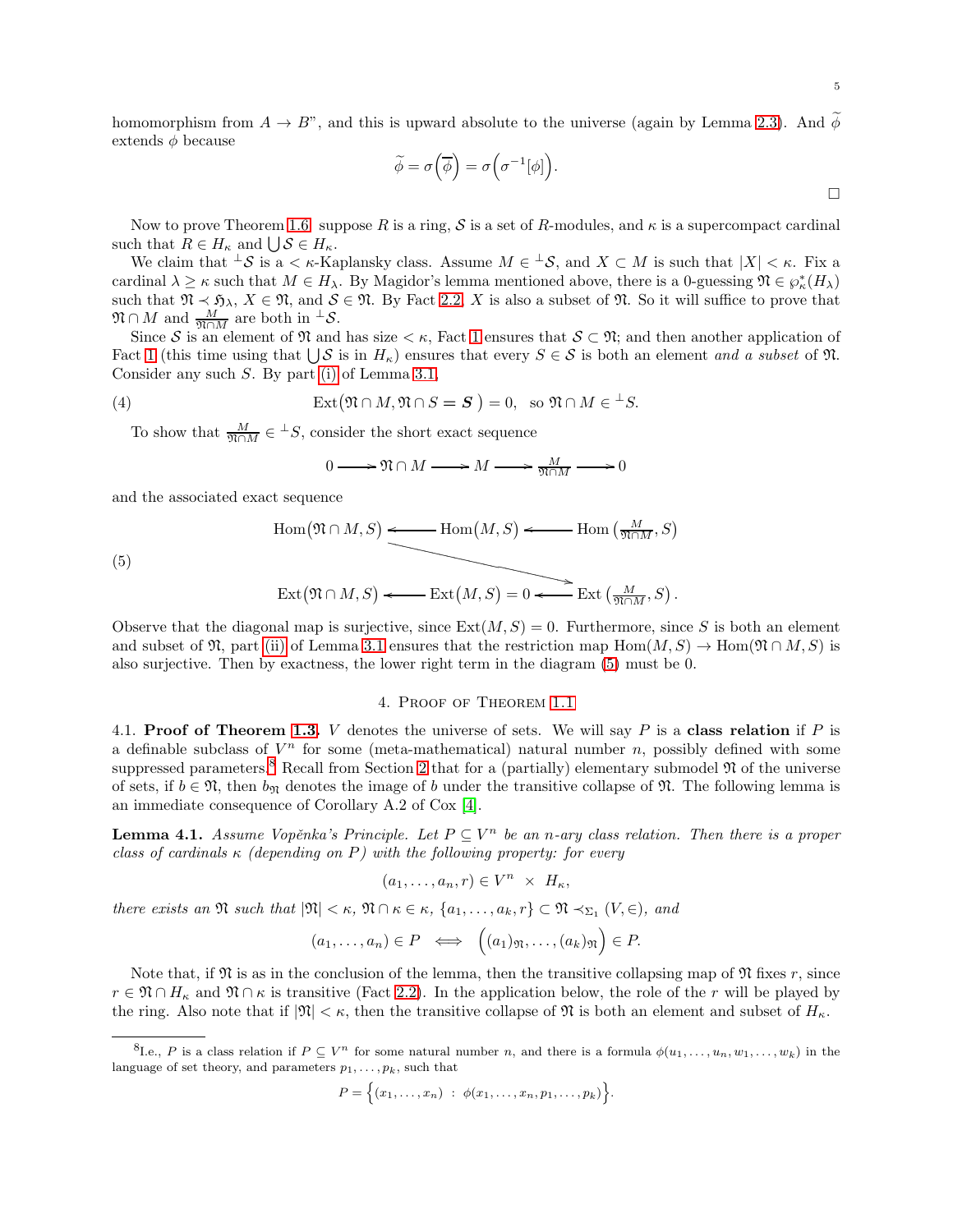<span id="page-5-2"></span>**Remark 4.2.** In concrete categories like R-Mod, if M is an R-module and  $R \cup \{R,M\} \subset \mathfrak{N} \prec_{\Sigma_1} (V, \in)$ , then we can talk about the R-module  $\mathfrak{N} \cap M$ , which is isomorphic to  $M_{\mathfrak{N}}$ . Similarly, if  $f : A \to B$  is an R-module homomorphism and  $f \in \mathfrak{N}$ , then we can make sense of

$$
f \restriction \mathfrak{N} : \mathfrak{N} \cap A \to \mathfrak{N} \cap B,
$$

which is isomorphic (in the arrow category) to  $f_{\mathfrak{N}}$ .

But the transitive collapsed versions make sense even for non-concrete categories, and under VP can be arranged to be legitimate objects and morphisms from that category. For example, suppose  $\{a, f\} \subset \mathfrak{N} \prec_{\Sigma_1}$  $(V, \in)$  where a is an object and f is a morphism in the possibly non-concrete category C. Then  $a_{\mathfrak{N}}$  and  $f_{\mathfrak{N}}$ are always defined (simply as the image of a, f under the transitive collapse map of  $\mathfrak{N}$ , respectively). And, if  $\mathfrak N$  correctly reflects the definition of the category—as is the case, for example, if the P from Lemma [4.1](#page-4-2) specifies the objects and morphisms of C, and  $\mathfrak N$  is as in the conclusion of that lemma—then  $a_{\mathfrak N}$  and  $f_{\mathfrak N}$  will be in the category  $\mathcal C$  as well (and have any other properties that a and f had that were specified by P).

We now prove Theorem [1.3.](#page-1-0) Assume Vopěnka's Principle, and suppose R is a ring and B is a class of R-modules such that  $\perp B$  is downward closed under elementary submodules for every  $B \in \mathcal{B}$ . Let P be the 2-ary class relation

$$
P := \{ (M, B) : M, B \in R \text{-Mod}, B \in \mathcal{B}, \text{ and } M \notin {}^{\perp}B \}.
$$

By Lemma [4.1,](#page-4-2) there is a  $\kappa$  such that  $R \in H_{\kappa}$  and  $\kappa$  has the required properties listed in the lemma with respect to P. Let  $\mathcal{B}^{<\kappa} := \{ B \in \mathcal{B} : |B| < \kappa \}.$  We claim that

(6) <sup>⊥</sup>B = ⊥ B <κ ,

which will complete the proof since  $\mathcal{B}^{<\kappa}$  has a set of representatives. The  $\subseteq$  direction of [\(6\)](#page-5-0) is trivial. To see the  $\supseteq$  direction, suppose M is an R-module and  $M \notin \perp \mathcal{B}$ ; then  $\text{Ext}(M, \overline{B}) \neq 0$  for some  $B \in \mathcal{B}$ . So

<span id="page-5-0"></span>
$$
(M, B) \in P.
$$

By the property of  $\kappa$ , there is an  $\mathfrak N$  of size  $\lt \kappa$  such that  $\{M, B, R\} \subset \mathfrak N \lt \s_{\Sigma_1} (V, \in), \mathfrak N \cap \kappa \in \kappa$ , and  $(M_{\mathfrak{N}}, B_{\mathfrak{N}}) \in P$ ; so

$$
(7) \t\t B_{\mathfrak{N}} \in \mathcal{B}
$$

and

$$
(8) \t\t\t M_{\mathfrak{N}} \notin {}^{\perp} (B_{\mathfrak{N}}).
$$

(Viewed another way—assuming without loss of generality that  $\beta$  is closed under isomorphisms—this just says that  $\mathfrak{N} \cap B \in \mathcal{B}$  and  $\mathfrak{N} \cap M \notin \perp (\mathfrak{N} \cap B)).$ 

We claim that  $M \notin L^2(B_{\mathfrak{N}})$ ; this will finish the proof, since  $B_{\mathfrak{N}}$  is a  $\lt \kappa$ -sized element of  $\mathcal{B}$ . Suppose toward a contradiction that  $M \in \perp (B_{\mathfrak{N}})$ . Since  $R = R_{\mathfrak{N}}$  (so in particular  $R \subset \mathfrak{N}$ ), Fact [2.2](#page-2-4) ensures that  $M_{\mathfrak{N}}$  is an  $R = R_{\mathfrak{N}}$ -module and

<span id="page-5-1"></span>
$$
\sigma_{\mathfrak{N}}\restriction M_{\mathfrak{N}}:M_{\mathfrak{N}}\to M
$$

is an elementary embedding in the language of  $R$ -modules, so  $M_{\mathfrak{N}}$  is isomorphic to an elementary submodule of M. Since  $M \in {}^{\perp}(B_{\mathfrak{N}})$  and  ${}^{\perp}(B_{\mathfrak{N}})$  is downward closed under elementary submodules, it follows that  $M_{\mathfrak{N}} \in \mathfrak{t}^{\perp}(B_{\mathfrak{N}})$ . But this contradicts [\(8\)](#page-5-1). This completes the proof of Theorem [1.3.](#page-1-0)

4.2. Proof of Theorem [1.1.](#page-0-0) Assume VP is consistent. By the result of Appendix [A,](#page-6-2) VP is also consistent with [\(\\*\)](#page-1-2), so we may assume that both VP and (\*) hold. Suppose  $(\mathcal{A}, \mathcal{B})$  is a cotorsion pair such that  $\perp B$  is downward closed under elementary submodules for all  $B \in \mathcal{B}$ . By Theorem [1.3,](#page-1-0) there is a set  $\mathcal{B}_0 \subseteq \mathcal{B}$  such that

$$
{}^\perp\mathcal{B}={}^\perp\mathcal{B}_0.
$$

So the cotorsion pair

$$
(\mathcal{A},\mathcal{B})=(^{\perp}\mathcal{B},\mathcal{B})=(^{\perp}\mathcal{B}_0,\mathcal{B})
$$

is cogenerated by the set  $\mathcal{B}_0$ , and  $\perp B$  is downward closed under elementary submodules for all  $B \in \mathcal{B}_0$ . It follows that  $\pm \mathcal{B}_0$  is downward closed under elementary submodules. By [\(\\*\)](#page-1-2) and the Saroch-Trlifaj Theorem [1.5,](#page-1-5) the cotorsion pair  $(\pm \mathcal{B}_0, \mathcal{B})$ —which is cogenerated by the set  $\mathcal{B}_0$ —is also generated by a set, and hence complete.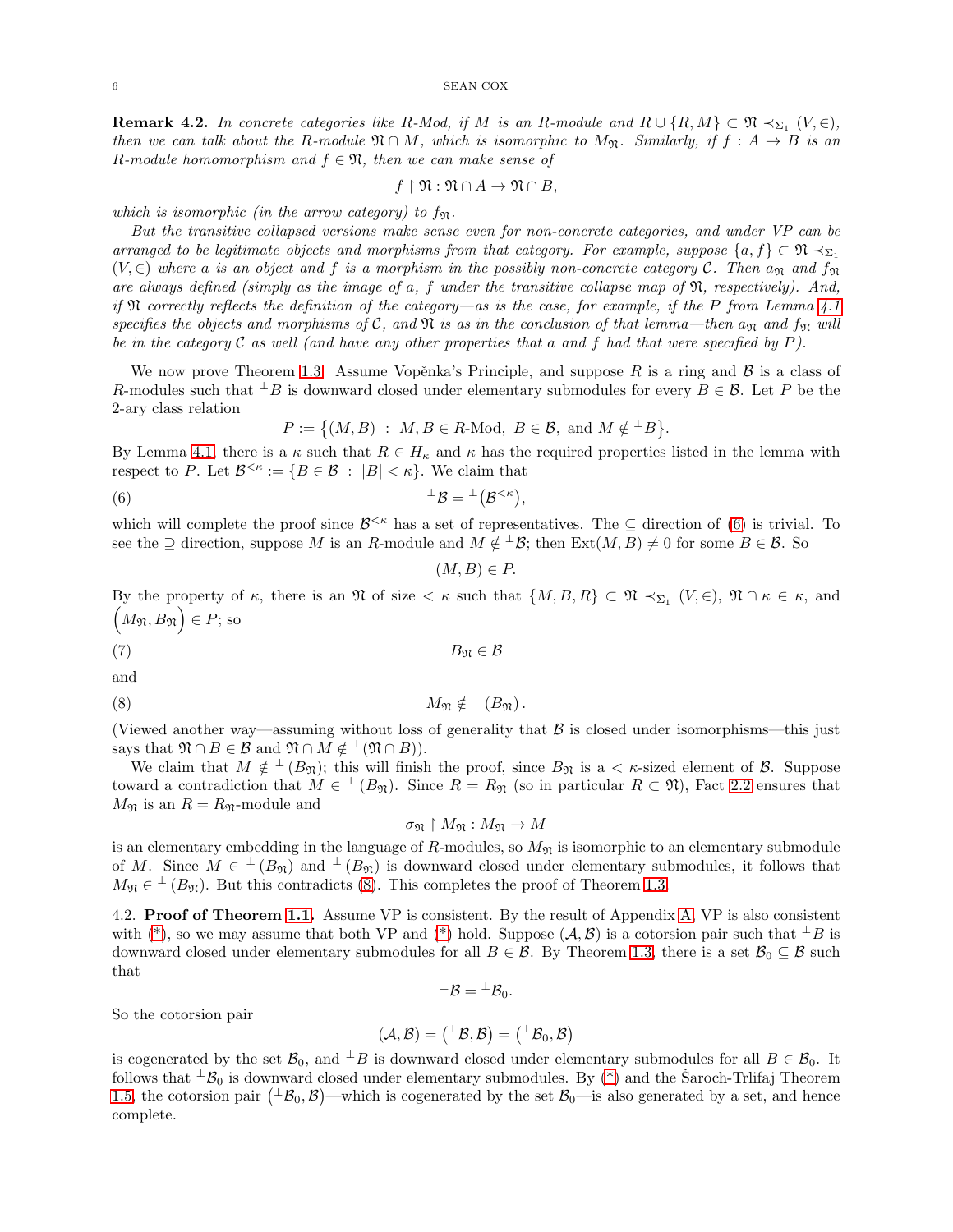#### 5. Generalizations and open problems

<span id="page-6-1"></span>Keeping Lemma [4.1](#page-4-2) and Remark [4.2](#page-5-2) in mind, Theorem [1.3](#page-1-0) can be easily generalized to any category where the Ext functor make sense, so long as for every  $b \in \mathcal{B}$ , the class  $\perp b$  is closed under the  $(-)_{\mathfrak{N}}$  operation for sufficiently many  $\mathfrak{N} \prec_{\Sigma_1} (V, \in)$ .

We end with some questions:

Question 5.1 (Triffaj, personal correspondence). Is there (a ZFC-provable) example of a ring and a cotorsion pair of modules over that ring that is **not** generated by a set?<sup>9</sup>

<span id="page-6-0"></span>Question 5.2 (General Salce Problem). Is there (a ZFC-provable) example of a ring and a cotorsion pair of modules over that ring that is **not** complete?<sup>10</sup>

By Theorem [1.1,](#page-0-0) an affirmative answer to either question would require the ring to not be (ZFC-provably) hereditary. And by Theorem [1.6,](#page-1-3) an affirmative answer to either question could not be a (ZFC-provably) cotorsion pair of the form

$$
\left({}^\perp\mathcal{S},\left({}^\perp\mathcal{S}\right)^\perp\right)
$$

where S is a set and  $\perp$ S is closed under direct limits.

We showed that consistency of the large cardinal principle VP implies the consistency of an affirmative solution to Salce's question. This raises:

Question 5.3. Does the (scheme) "all cotorsion pairs in the category of abelian groups are complete" carry large cardinal consistency strength? Does the conclusion of Theorem [1.3](#page-1-0) carry large cardinal consistency strength?

<span id="page-6-2"></span>APPENDIX A. CONSISTENCY OF VOPĚNKA'S PRINCIPLE WITH DIAMOND ON ALL STATIONARY SETS

For a regular uncountable  $\lambda$  and a stationary  $S \subseteq \lambda$ , Jensen's  $\Diamond_{\lambda}(S)$  principle asserts that there is a sequence

$$
\langle X_{\alpha} : \alpha \in S \rangle
$$
 such that  $X_{\alpha} \subseteq \alpha$  for all  $\alpha \in S$ , and for every  $X \subseteq \lambda$ , the set

<span id="page-6-3"></span>
$$
\{\alpha \in S \; : \; X \cap \alpha = X_{\alpha}\}\
$$

is stationary. Starting with a model of Vopěnka's Principle (VP), we briefly sketch how to produce a model of VP that also satisfies

(9) 
$$
\forall \lambda \in \text{REG} \cap [\omega_1, \infty) \,\forall S \subseteq \lambda \quad S \text{ stationary} \implies \Diamond_{\lambda}(S).
$$

It is a folklore fact that if  $\lambda$  is regular and uncountable, then there is a  $\lt \lambda$ -directed closed poset  $\mathbb{D}_{\lambda}$  forcing " $\Diamond_{\lambda}(S)$  holds for all stationary  $S \subseteq \lambda$ "; and if  $\lambda^{<\lambda} = \lambda$ , then  $\mathbb{D}_{\lambda}$  also has the  $\lambda^{+}$ -chain condition  $(\mathbb{D}_{<\lambda})$  is just a  $\lt$   $\lambda$ -support product of adding Cohen subsets of  $\lambda$ ; in fact, adding a *single* Cohen subset of  $\lambda$  suffices, see  $[11]$ ).

Assume VP holds. By Corollary 26 of Brooke-Taylor [\[3\]](#page-7-4), we may without loss of generality assume GCH holds as well. Define an Easton support iteration

$$
\langle \mathbb{P}_\alpha, \dot{Q}_\alpha \; : \; \alpha < \mathrm{ORD} \rangle
$$

where  $\mathbb{P}_{\alpha}$  forces "if  $\alpha$  is regular and uncountable,  $\dot{Q}_{\alpha} = \dot{\mathbb{D}}_{\alpha}$ ; otherwise  $\dot{Q}_{\alpha}$  is the trivial forcing". Let  $\mathbb P$  be the (class-sized) direct limit of this iteration. By Theorem 25 of Brooke-Taylor [\[3\]](#page-7-4), P preserves VP. So we just need to show that  $\mathbb P$  forces [\(9\)](#page-6-3). Suppose  $\lambda$  is regular in the extension; then Diamond holds at all stationary subsets of  $\lambda$  in  $V^{\mathbb{P}_{\lambda+1}}$  by design, since the poset used at stage  $\lambda$  was  $\mathbb{D}_{\lambda}^{V_{\mathbb{P}_{\lambda}}}$ . Note also that  $\mathbb{P}_{\lambda+1} = \mathbb{P}_{\lambda+1}$ because  $\dot{Q}_{\alpha}$  is trivial for  $\alpha \in (\lambda, \lambda^+)$ . Since " $\Diamond_{\lambda}(S)$  holds for all stationary  $S \subseteq \lambda$ " is clearly preserved by forcings that add no new subsets of  $\lambda$ , it suffices to show that  $\mathbb{P}_{\lambda+1} = \mathbb{P}_{\lambda+1}$  forces the tail of the iteration to be  $\langle \lambda^+$ -directed closed. Now the GCH assumption, regularity of  $\lambda$ , and the fact that it is an Easton support iteration ensure that  $|\mathbb{P}_{\lambda}| \leq \lambda$ , so  $\mathbb{P}_{\lambda}$  is (at worst)  $\lambda^{+}$ -cc. Hence, since  $\mathbb{D}_{\lambda}$  is also forced to be  $\lambda^{+}$ -cc,  $\mathbb{P}_{\lambda^+} = \mathbb{P}_{\lambda^+}$  =  $\mathbb{P}_{\lambda^+}$  is also  $\lambda^+$ -cc. Then the assumptions of Proposition 7.12 of Cummings [\[5\]](#page-7-17) are satisfied

 $^{9}$ Or, equivalently, whose left coordinate is not *deconstructible*.

 $10$ Equivalently, whose left coordinate is not a special precovering class?